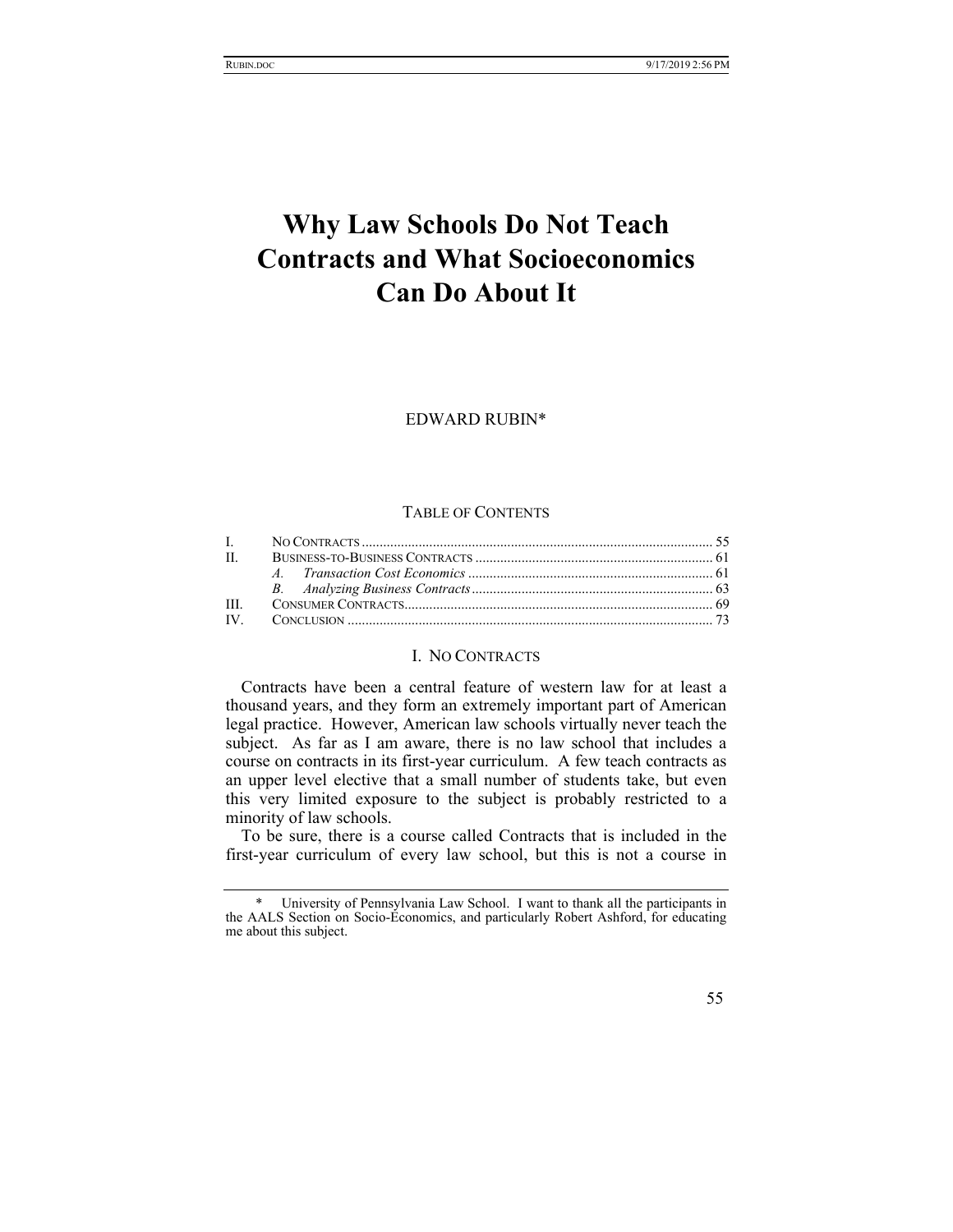contracts at all. It is a course in judicial adjudication of disputes regarding contracts. In learning how courts resolve these disputes, students naturally get a glimpse of some of the underlying issues involved in contracts themselves, just as a course that explored the way courts resolve disputes about buildings would give students a glimpse of civil engineering. However, such a course would not be considered a "Civil Engineering" course, and the course taught in law schools that is labeled "Contracts" is not a contracts course. Most of the students who take this course never read even a single contract, and even fewer read a thirty- or forty-page "long form" contract of the sort that is common in transactions between firms, or a "standard form" contract that firms commonly use in consumer transactions.<sup>1</sup> Similarly, most of these students are never given any instruction about the way to negotiate a contract,<sup>2</sup> to draft a contract, or even to interpret a contract during the time when the contract is governing the relationship between the parties. Their exposure to the subject begins at the point when the contractual relationship between the parties has broken down.

This disconnect between contractual relationships and the law school "Contracts" course is illustrated by the structure of contemporary legal practice. In most large firms, the bulk of the contract work is carried out by the corporate department. It is this department that negotiates contracts, drafts contracts, and interprets contracts during the course of the contractual relationship between the parties. If the relationship breaks down, however, and one of the parties files suit against the other to enforce its rights under the contract, the corporate lawyers who have worked on the contract will typically refer the matter to the litigation department of the firm. Sometimes, this is motivated by the corporate lawyers' desire to avoid getting involved in the inevitably unpleasant process of litigation, and thus alienating a good client, but the principal reason why corporate lawyers refer contract litigation to a separate department is that litigation is regarded as a distinctly different expertise. Law schools provide students with a good deal of training in this area of expertise. In addition to contract litigation, they teach torts litigation, property litigation, criminal law litigation, constitutional law litigation, civil procedure, criminal procedure, evidence, and a variety of other

 <sup>1.</sup> There are, of course, exceptions. *See, e.g.*, ROBERT S. SUMMERS & ROBERT A. HILLMAN, CONTRACT AND RELATED OBLIGATION: THEORY, DOCTRINE, AND PRACTICE 724 (3d ed. 1997) (providing the text of a contract for analysis); *see also* Robert A. Hillman, *Enriching Case Reports*, 44 ST. LOUIS U. L.J. 1197, 1203–04 (2000) (discussing how supplementing case reports with documents from practice enriches a contracts course).

 <sup>2.</sup> Again, some contracts teachers use negotiation exercises. *See* Peter W. Salsich, Jr., *A Property Law Instructor Looks at the Contract Law Course*, 44 ST. LOUIS U. L.J. 1215, 1222–23 (2000).

<sup>56</sup>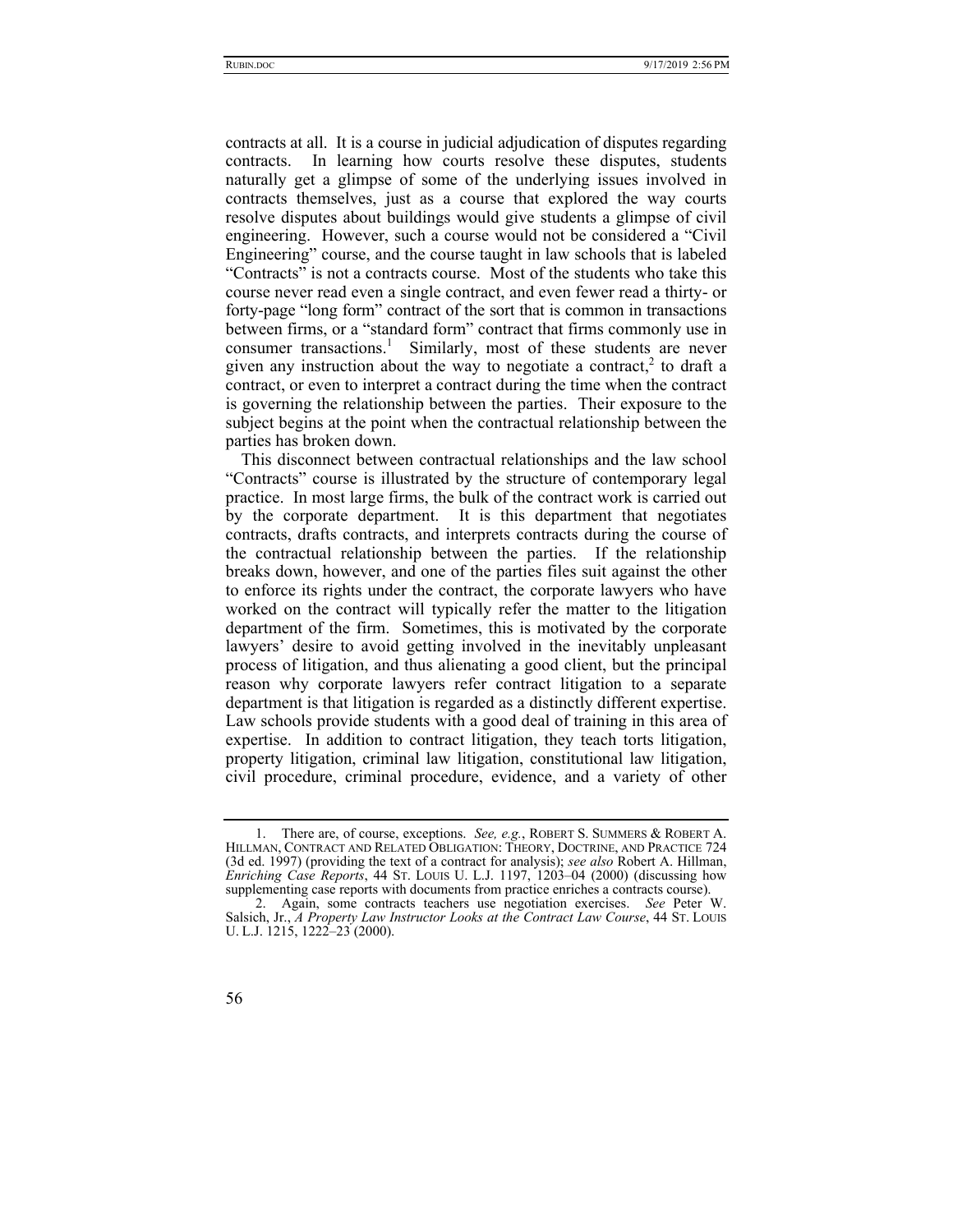litigation related courses. But they do not teach contracts.

Why do law schools overlook this enormously important subject? Why have they done so for over one hundred years, ever since the inception of the modern legal curriculum, without seeming to notice the omission that their students will rapidly discover upon graduation, if they have not already done so during their summer jobs at law firms? No explicit rationale for this omission can be found in the descriptive literature of any law school, nor is there any rationale that can be readily inferred from the stated mission of these institutions. Elementary schools avoid teaching particle physics because it is beyond the intellectual capacities of their students, public policy schools avoid teaching techniques for bribing public officials because they are immoral, psychology departments avoid teaching phrenology because it is invalid, and medical schools avoid teaching romantic poetry because it is outside their area of concern. Educators in these institutions could readily offer these rationales if they were asked to justify their exclusions, but none of these rationales can explain why law schools fail to teach contracts.

Rather, the explanation, as for so many of the other pedagogic lacunae in modern legal education, lies with C.C. Langdell. Like many legal scholars of his day, Langdell believed that the law, and more specifically the common law, was animated by enduring principles that inhered in Anglo-American legal culture.<sup>3</sup> These principles, profound and recondite, were not directly articulated by any government authority, but emerged in the course of judicial adjudication. Students could discern them by reading adjudicatory records, that is, appellate decisions. Langdell's spectacularly influential pedagogic method was based upon this theory. In his view, when students read appellate decisions, they were conducting primary research into the visible manifestations of the law's enduring principles, just as natural scientists researched the enduring principles of nature by observing chemical reactions in the laboratory.4

<sup>3</sup>*. See* Thomas C. Grey, *Langdell's Orthodoxy*, 45 U. PITT. L. REV. 1, 2, 53 (1983) (discussing how Langdell and his colleagues promulgated a distinctive system of legal thought, called classical orthodoxy); Dennis Patterson, *Langdell's Legacy*, 90 NW. U. L. REV. 196, 203 (1995) (analyzing Langdell's legacy as an explanatory approach to the nature of law); G. Edward White, *The Impact of Legal Science on Tort Law, 1880– 1910*, 78 COLUM. L. REV. 213, 220–25 (1978) (describing Langdell's conception of legal science as both a revolutionary change in methods of acquiring knowledge and a static, dogmatic orthodoxy).

<sup>4</sup>*. See* WILLIAM C. CHASE, THE AMERICAN LAW SCHOOL AND THE RISE OF ADMINISTRATIVE GOVERNMENT 23–59 (1982); ROBERT STEVENS, LAW SCHOOL: LEGAL EDUCATION IN AMERICA FROM THE 1850S TO THE 1980S 51–53 (1983).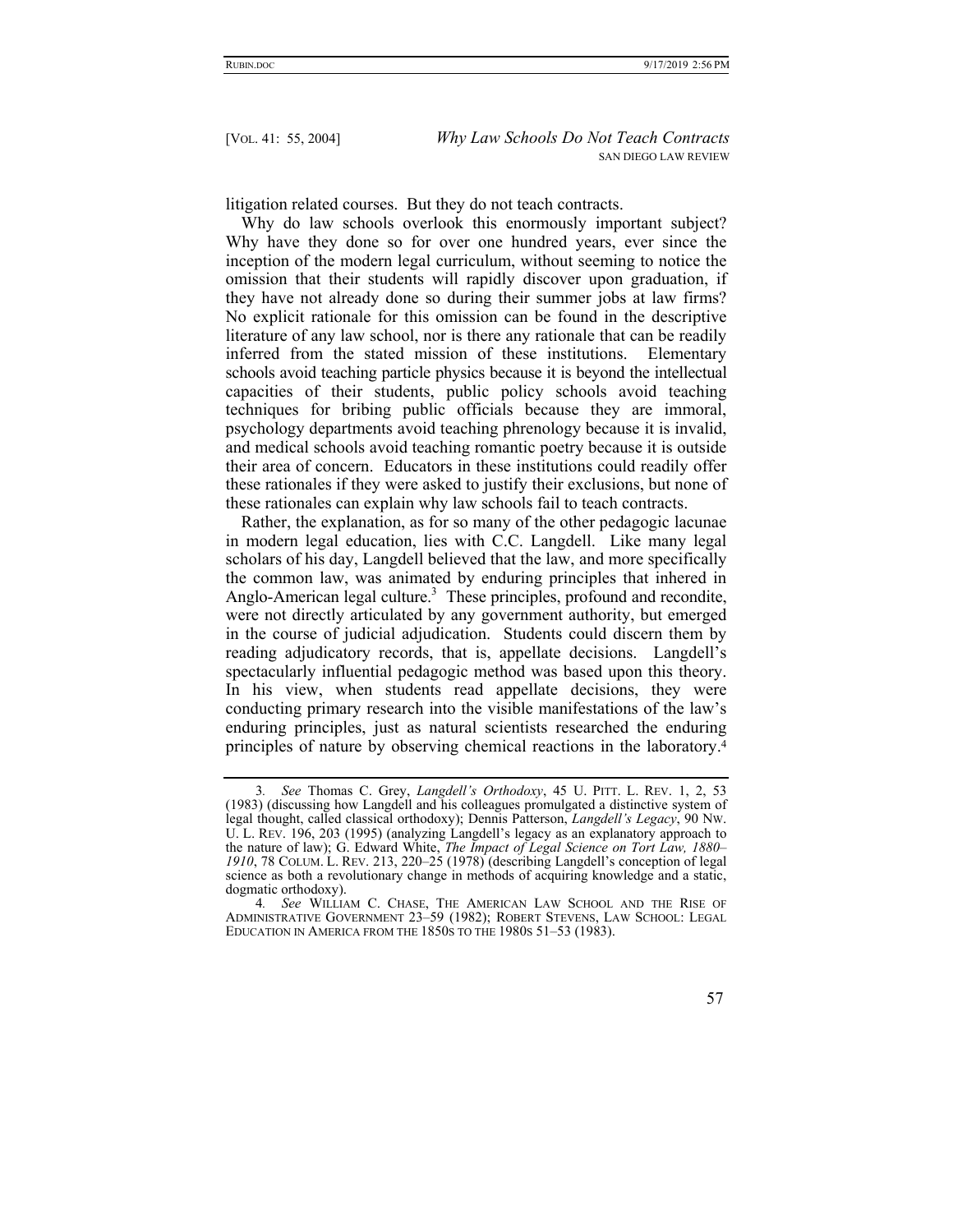When law professors interrogated the students in class about the internal logic of the decisions, they were amplifying and refining the understanding that the students derived from their research. Of course, no one believes in Langdell's theory of law anymore, so much so that it is difficult to describe it without lapsing into sarcasm, but the pedagogic method used in law schools is still based on this concept of law.

Langdell's pedagogic method focuses entirely on judicial decisions. This has the virtue of using primary source material, rather than the dullas-dishwater treatises that still dominate legal education in Europe, but it does not provide a way of including any other primary source material. In particular, it does not include contracts. While the Langdellian method can be used to teach contract adjudication—in fact, "contracts" was Langdell's subject—it cannot be used to teach students about contracts themselves. A contract is an agreement between two private parties which each party enters into for its individual advantage. A contract is not an effort by a public official to discern the underlying principles of common law, even though it is often shaped by explicitly stated legal rules and sometimes shaped by the desire to circumvent these rules. Thus, a pedagogic methodology that treats its source material as an effort to discern enduring legal principles will regard contracts as beneath its notice, the chattering of people too self-interested and mundane to see anything but shadows on the walls of the cave.

Legal thought, to be sure, has evolved a great deal since Langdell. His approach, now disparagingly labeled formalism, was succeeded by the legal realists, the legal process school, law and economics, and critical legal studies.<sup>5</sup> Although these movements rejected virtually every element of formalism, they retained its emphasis on discovering the animating principles of law and of looking at the law from the perspective of a public official, most commonly a judge. Legal process asks public officials, such as constitution drafters and legislators, to allocate authority to the most competent official decisionmaker and then advises judges to make the proper decisions on the basis of their competence.<sup>6</sup> Law and economics in its early form asked legislators and, most often, judges to make decisions on the basis of efficiency, while critical legal studies asked them to base their decisions on a concern for social justice. All

 <sup>5.</sup> Edward L. Rubin, *The New Legal Process, the Synthesis of Discourse, and the Microanalysis of Institutions*, 109 HARV. L. REV. 1393, 1394–1402 (1996). *See generally* GARY MINDA, POSTMODERN LEGAL MOVEMENTS: LAW AND JURISPRUDENCE AT CENTURY'S END (1995) (describing the historical move from legal modernism, which was influenced by Langdell, to postmodern forms of jurisprudence such as law and economics and critical legal studies).

<sup>6</sup>*. See generally* William N. Eskridge, Jr. & Philip P. Frickey, *An Historical and Critical Introduction to* The Legal Process, *in* HENRY M. HART, JR. & ALBERT M. SACKS, THE LEGAL PROCESS li (William N. Eskridge, Jr. & Philip P. Frickey, eds., 1994).

<sup>58</sup>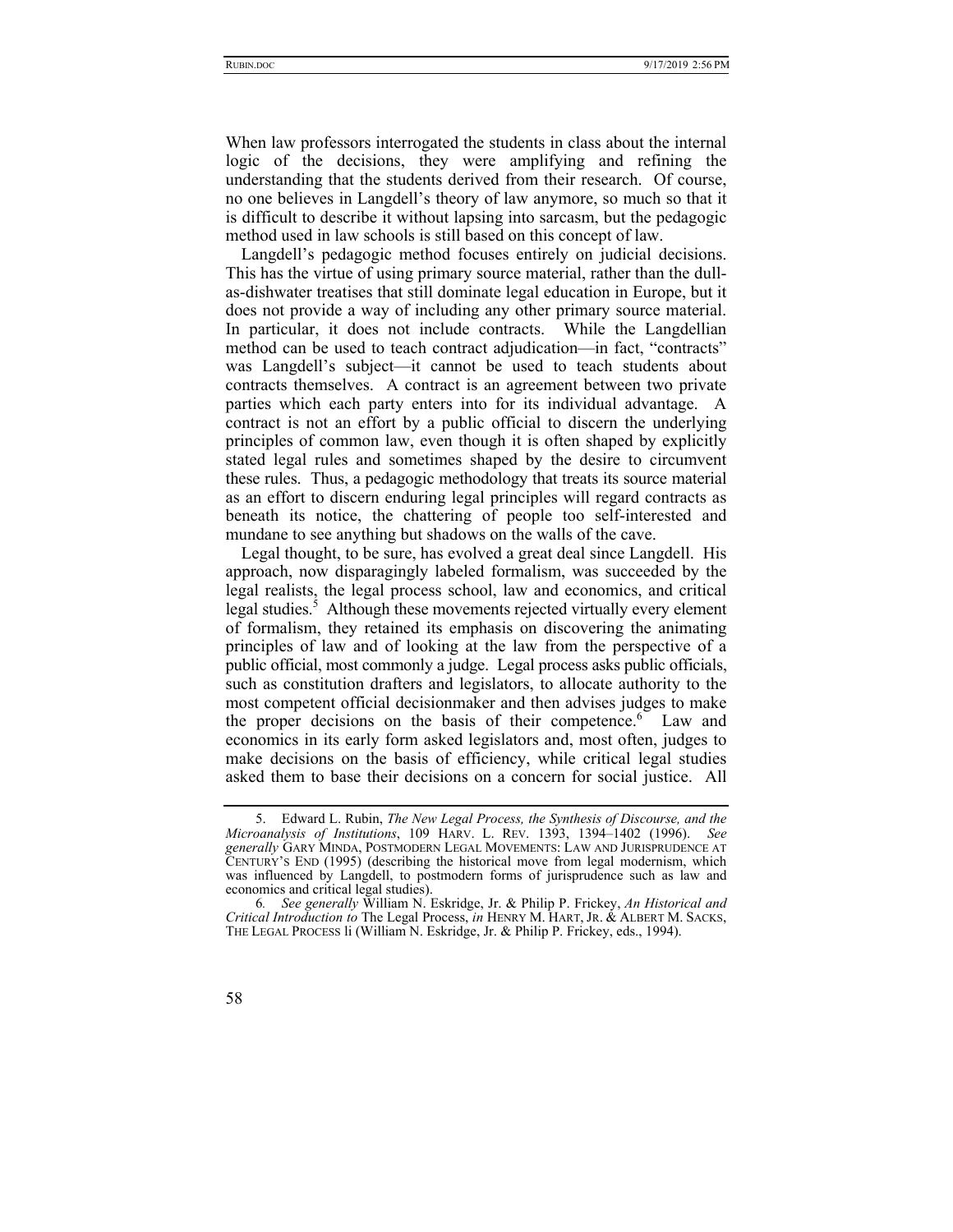these movements, therefore, regarded legal theory as a framework that public officials could utilize to reach optimal or at least desirable decisions. The legal actions of private parties, by negative implication, were regarded as beyond or beneath the realm of legal theory. These actions were merely efforts to conform or to evade the legal rules, and lacked any underlying logic that could be conveyed to law students. Teaching law students about these private legal actions—how lawyers create contracts, interpret contracts, advise clients, and negotiate with each other—could be nothing other than a "how to" course, a set of instructions about practical tasks that did not belong on the university curriculum. They were merely plumbing, entirely divorced from legal theory.

There is, to be sure, a good justification for this point of view. To teach a body of information as an academic subject, one needs a generalized methodology of some sort. This is not necessarily a theory, and certainly not a theory in the sense of a complete explanation that predicts future occurrences, like quantum electrodynamics. Rather, it is a unified approach to the subject matter that enables students to answer a set of evaluative questions. Confronted with a narrative of past occurrences, history students using the methodology they have been taught can discuss the nature and reliability of the account, the political, social, and economic causes of the event it describes, and the effects of that event on subsequent events. Confronted with a judicial decision, law students using the methodology they have been taught can identify the facts of the case, its holding and dicta, the doctrine on which the judge's decision is based, and the extent to which the decision is consistent with other decisions based on the same doctrine. However, law students did not have any methodology that they could utilize when confronted with a contract, which is at least one reason why their teachers have protected them from this embarrassing event. The contract was regarded as a set of particularized provisions reflecting nothing more than the parties' effort to secure their own advantages and memorialize the idiosyncratic details of their transaction. One might offer the students some techniques or stratagems for increasing their client's advantage, but that mundane level of instruction, akin to a set of lessons on "How to Improve Your Game of Golf," was all that could be done.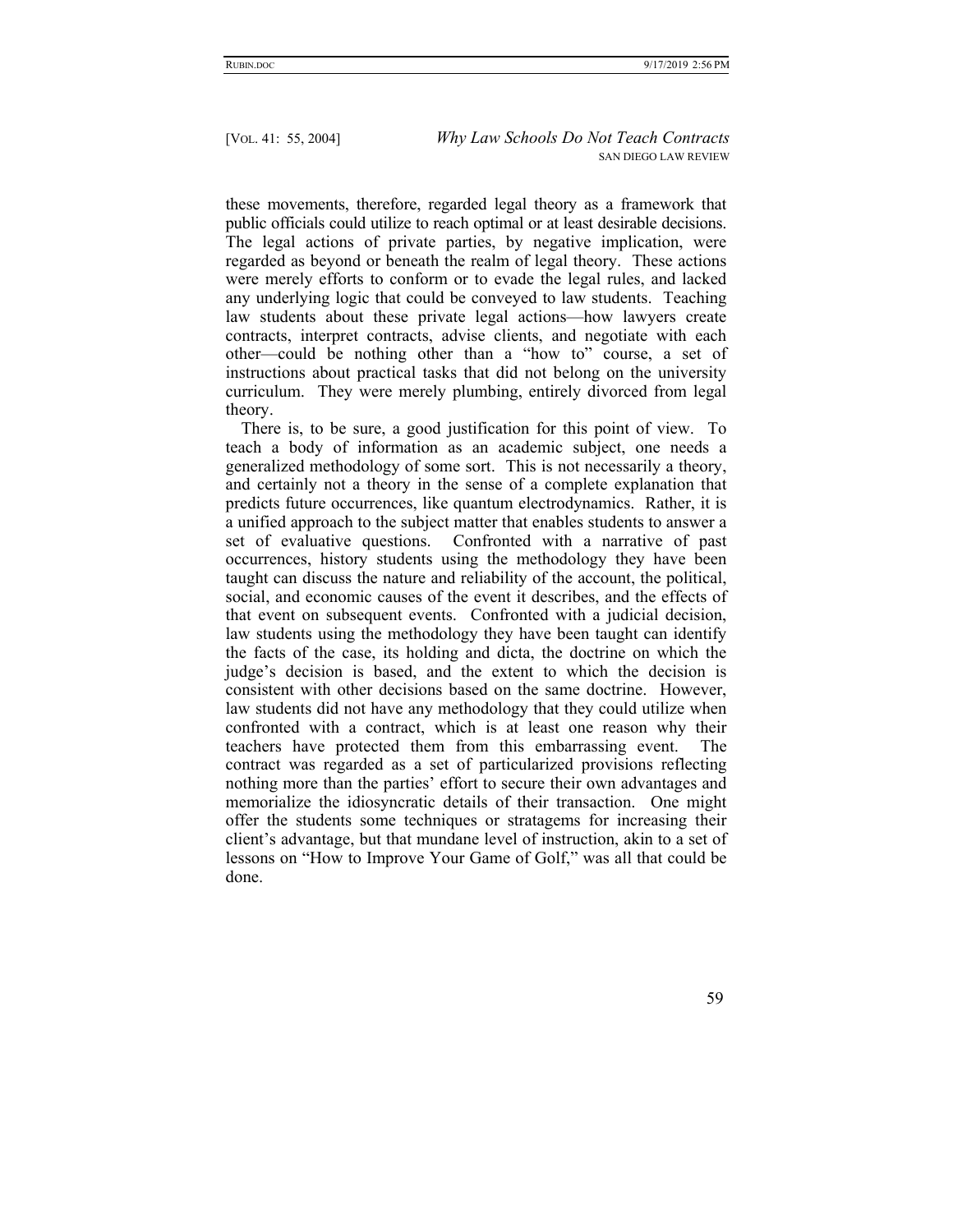Socioeconomics provides a methodology for understanding contracts.<sup>7</sup> Jeffrey Harrison has recently provided an illuminating account of the way that socioeconomics can inform and expand existing contract courses.8 In addition, socioeconomics creates the possibility that contracts, and not merely contract adjudication, can be taught in law schools as an academic subject. Its merger of economics and sociology provides a methodology for understanding both contracts negotiated between business parties and contracts negotiated between businesses and consumers. At first, one might assume that contracts between business firms would be analyzed according to the economic branch of socioeconomics because businesses are presumed to be rational actors, while contracts involving consumers would lend themselves to sociological analysis. However, socioeconomics does not merely merge these two fields, which are, after all, both forms of social science, by simply placing them side by side. Rather, it represents an interpenetration of the two, together with other branches of social science, producing a mode of understanding that simultaneously recognizes the economic and the social aspects of law and legal action.

Part II of this Article will discuss contracts between businesses, and Part III will discuss contracts between businesses and individuals. An individual is a natural person; a business is an organized group of natural persons acting collectively. It is assumed that any such organized group is a business, even if it is not designed to serve commercial purposes, such as a church or a fraternal society, and no matter how small, such as a two person partnership. An individual acting in a professional capacity, such as a solo doctor or attorney, is a consumer, not a business, and a family is a set of separate individuals. Businesses contract with each other as businesses, or organizations, and individuals contract with businesses in the role of consumer or supplier, usually of their labor but sometimes of a creative or other product. Individuals also contract with other individuals, most often in specialized markets such as real estate or used cars. For simplicity, however, labor contracts and consumer-toconsumer contracts will not be discussed.

 <sup>7.</sup> For general descriptions of socioeconomics, see Robert Ashford, *Socio-Economics: What Is Its Place in Law Practice?*, 1997 WIS. L. REV. 611; Jeffrey L. Harrison, *Law and Socioeconomics*, 49 J. LEGAL EDUC. 224 (1999).

 <sup>8.</sup> Jeffrey L. Harrison, *Teaching Contracts from a Socioeconomic Perspective*, 44 ST. LOUIS U. L.J. 1233 (2000). Some of Harrison's proposals are similar to those in this Article in that Harrison's proposals would introduce transactional elements. *See id*. at 1244–46 (describing a professor's inclusion of empirical studies dealing with consumer contracts for cars and the activities of corporate counsel in the professor's classroom discussions).

<sup>60</sup>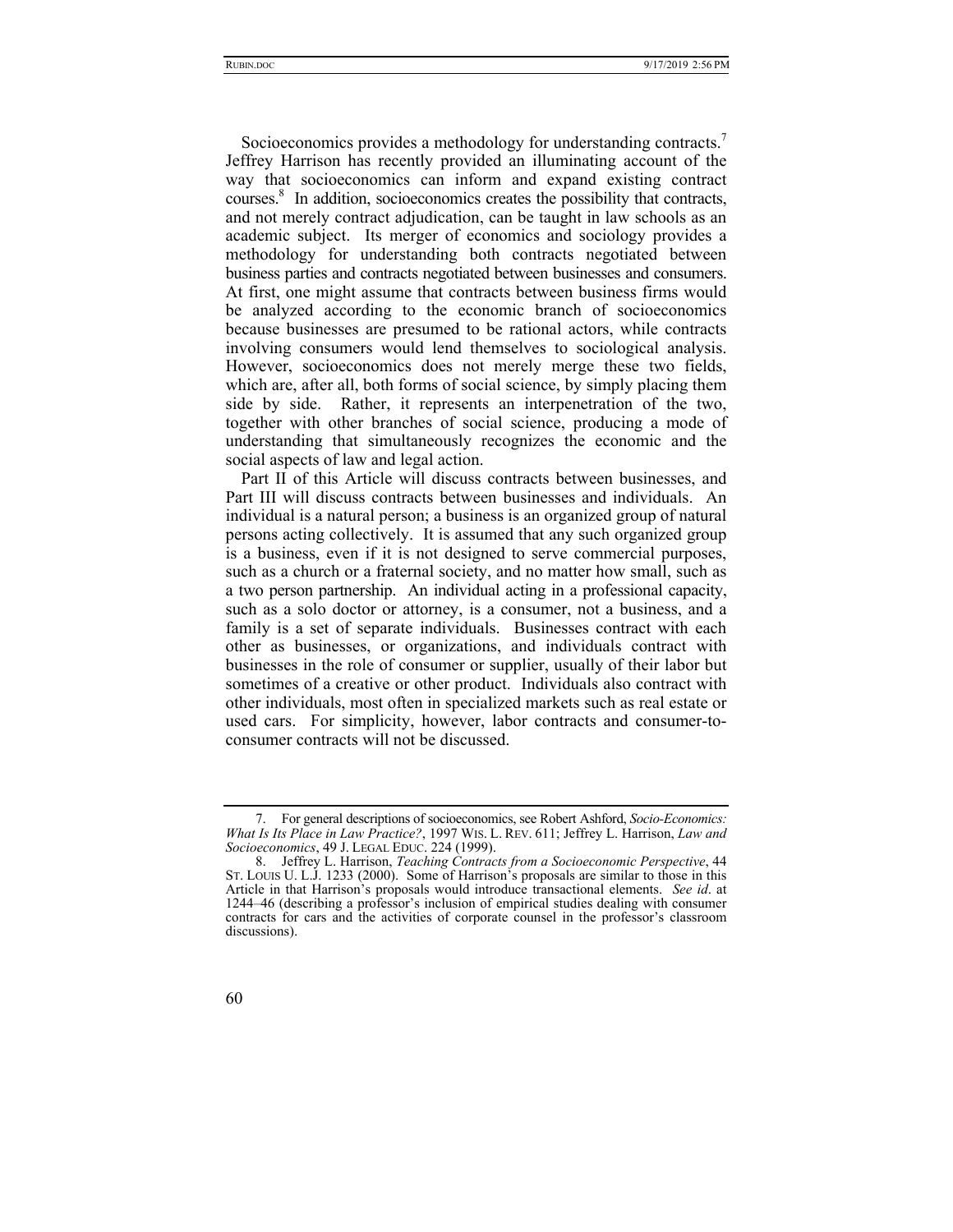# II. BUSINESS-TO-BUSINESS CONTRACTS

#### *A. Transaction Cost Economics*

By and large, contracts belong to the world of commerce, and the particular social science that focuses on this realm is economics. Neoclassical economics was still the dominant approach to this subject when interdisciplinary legal scholarship began to supplant the legal process school in the 1970s. According to the neoclassic model, a contract is an exchange between a willing buyer and a willing seller. Such an exchange will occur whenever the buyer values something that the seller owns more highly than the seller does. For example, a person who has just bought a new car may place a much lower value on her old car than another person who has no car. The difference between these two values constitutes a surplus that can be realized by making the exchange, that is, by transferring the car to the person who values it more highly. This surplus, according to the neoclassic model, will be divided between the parties in accordance with their bargaining ability and a variety of other factors. From a public policy viewpoint, the division of the surplus is not important. What is important is that courts be available to enforce the contract, thereby giving the moving party the benefit of its bargain. The reason is that the bargain, being an exchange between a willing buyer and a willing seller, is efficient, which means that it increases social welfare. However, there are various circumstances under which a bargain will be inefficient, including cases in which one of the parties is not willing to make the exchange, but does so under duress or as a result of a misunderstanding, or cases in which the market for the item being transferred fails due to the presence of a monopoly, externalities, or information asymmetry.

The absorption of neoclassic economics into legal scholarship resulted in a major shift in the standards for evaluating the judicial enforcement of contracts. Instead of focusing on either the fairness or the doctrinal coherence of a court's decision, scholars began to focus on its efficiency. However, the emphasis remained on judicial enforcement. To some extent, this was the result of the tendentious quality that Richard Posner imparted to the fledgling field of law and economics through his desire to refute the tenets of liberalism,<sup>9</sup> but there were at least two more basic reasons. The first was the assumption that the overarching goal of

<sup>9</sup>*. See, e.g.*, RICHARD A. POSNER, ECONOMIC ANALYSIS OF LAW 4–6 (1972).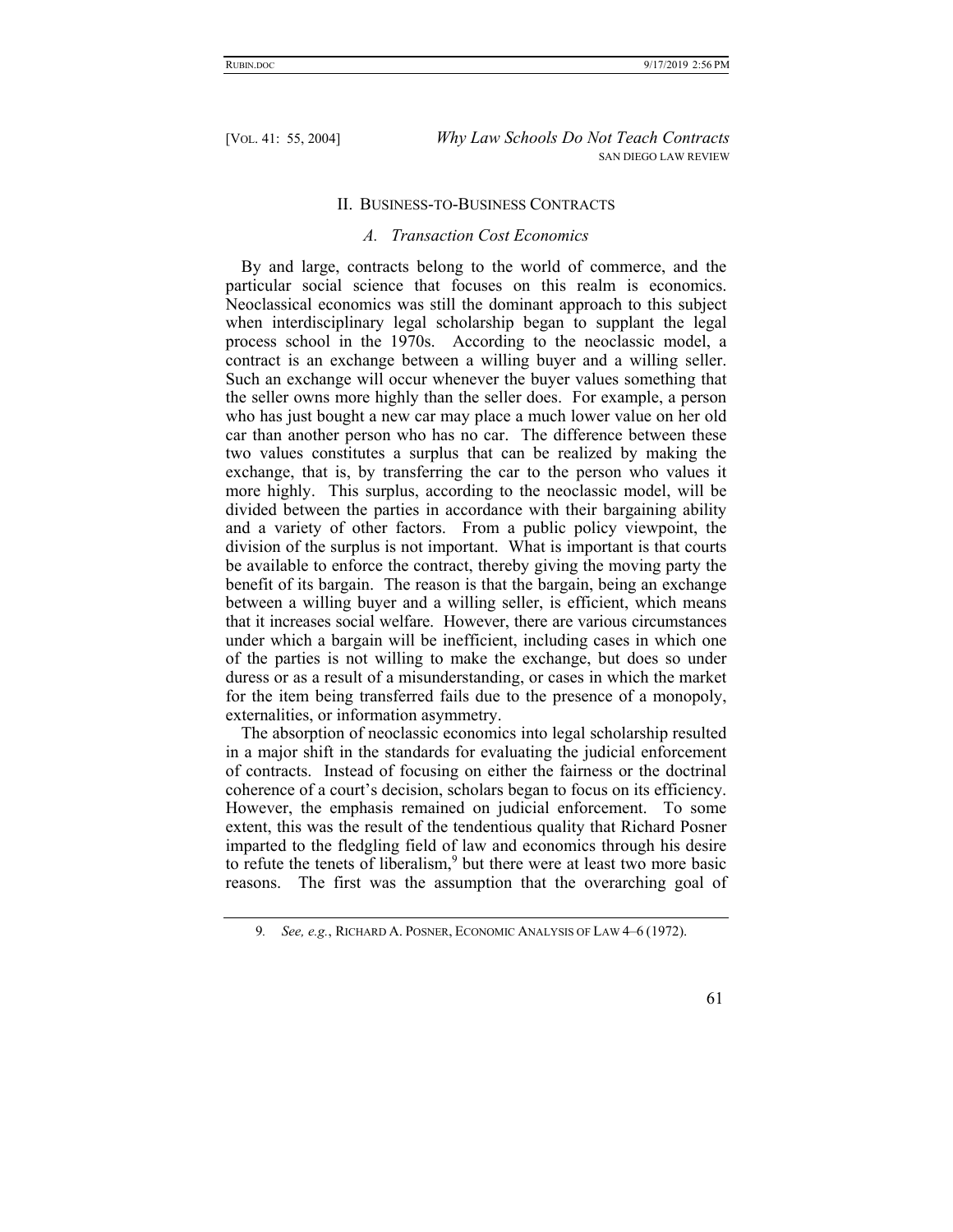efficiency would be served as long as the parties were willing actors; the particular way in which the surplus was divided was of no concern from the efficiency or public policy perspective. Thus, the contract itself—its terms, its structure, and the negotiating strategy of the parties—remained a sort of black box, walled off from analytic consideration by its asserted efficiency. The second reason was the assumption, labeled legal centralism by Oliver Williamson, that "efficacious rules of law regarding contract disputes were in place and were applied by the courts in an informed, sophisticated, and low-cost way."10 To the extent that this was not the case, it could be corrected, in Posner's view, by convincing courts to use economic efficiency as the basis for deciding contract cases. As a result of these assumptions, neoclassic economics provided a new methodology for analyzing the familiar subject of judicial contract adjudication, but like formalism, failed to offer a methodology for the analysis of contracts themselves.

By the early 1980s, it had become apparent to many economists and legal scholars that both these assumptions were false, even with respect to contracts between businesses. Litigation is expensive and courts lack the knowledge to interpret contracts in a reliable manner; as a result, the parties strive to avoid litigation by drafting contracts that are selfenforcing.<sup>11</sup> This means, in turn, that a business-to-business contract is not merely an effort to divide a transactional surplus and submit oneself to judicial enforcement, but rather a means of private ordering, an effort to organize a commercial relationship to achieve a complex variety of purposes. As a result of this insight, the contract itself—its creation, its terms, its role in the ongoing relationship between the parties—becomes an important subject for economic and legal analysis.

Transaction cost economics, developed by Williamson, Ronald Coase, Douglass North, Armen Alchian, Benjamin Klein, and others, is the economics of suboptimality.12 Given economies of scale, as Coase

 <sup>10.</sup> OLIVER E. WILLIAMSON, THE MECHANISMS OF GOVERNANCE 42 (1996).

 <sup>11.</sup> IAN R. MACNEIL, THE NEW SOCIAL CONTRACT: AN INQUIRY INTO MODERN CONTRACTUAL RELATIONS 4–5 (1980) (describing contract as exchange relations and discussing how such exchange relations do not always give rise to legal rights); Marc Galanter, *Justice in Many Rooms: Courts, Private Ordering, and Indigenous Law*, 19 J. LEGAL PLURALISM 1, 2-17 (1981) (submitting that legal centralism is deficient and arguing that the most significant legal traffic is the centrifugal flow of legal messages, rather than a centripetal flow of cases into official forums); Benjamin Klein & Keith B. Leffler, *The Role of Market Forces in Assuring Contractual Performance*, 89 J. POL. ECON. 615, 616 (1981); L.G. Telser, *A Theory of Self-Enforcing Agreements*, 53 J. BUS. 27, 27–28 (1980).

 <sup>12.</sup> For representative statements, see OLIVER E. WILLIAMSON, THE ECONOMIC INSTITUTIONS OF CAPITALISM: FIRMS, MARKETS, RELATIONAL CONTRACTING 2 (1985); Armen A. Alchian, *Specificity, Specialization, and Coalitions*, 140 J. INSTITUTIONAL & THEORETICAL ECON. 34, 36, 38–39 (1984); Benjamin Klein, *Transaction Cost* 

<sup>62</sup>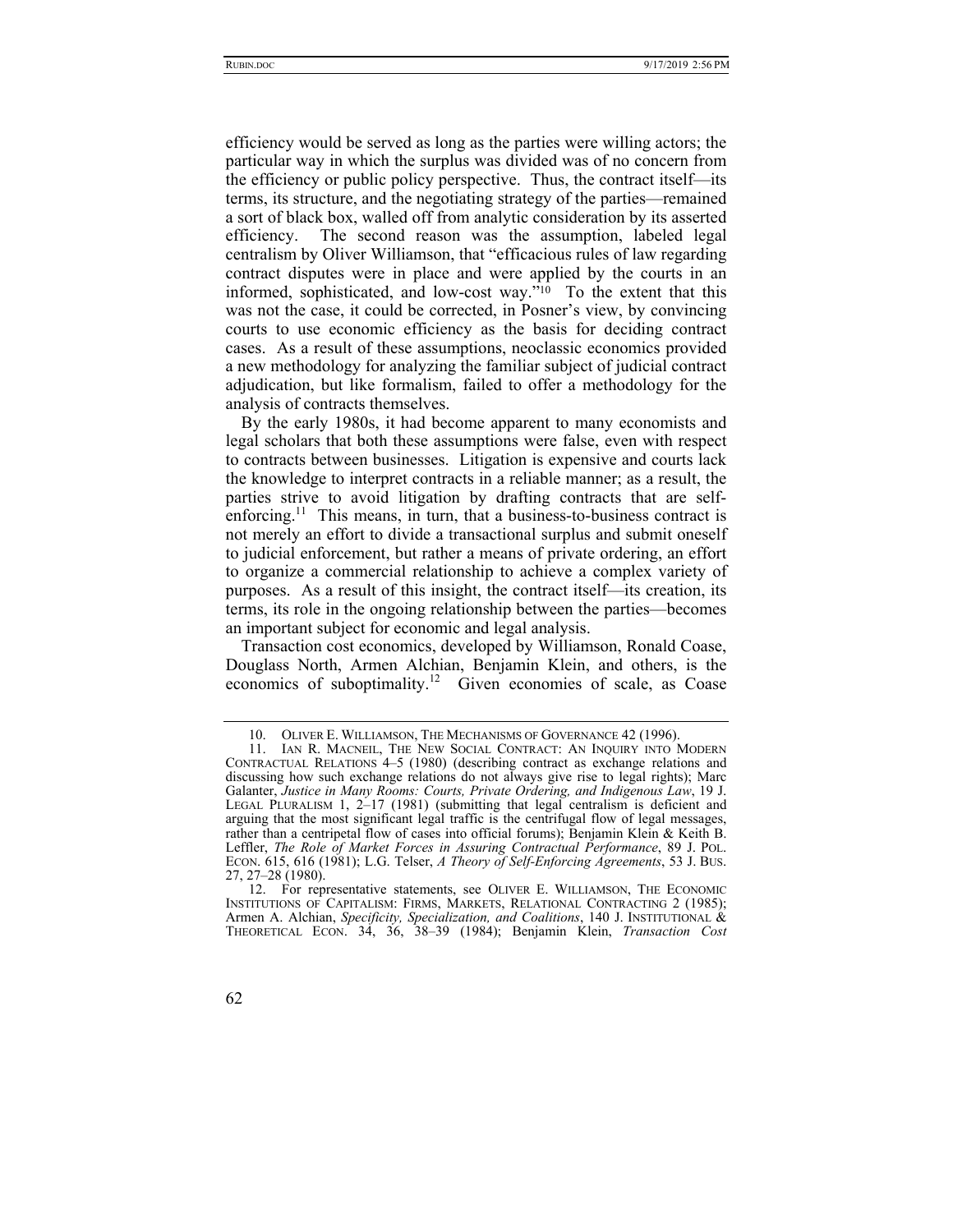pointed out, the only reason why the entire world is not organized into a single, all-embracing firm is that organizational difficulties produce countervailing diseconomies.<sup>13</sup> In particular, the firm's hierarchical structure undermines its members' incentives to be efficient, and the opportunities within the hierarchy for excessive intervention and inappropriate resistance allow inefficient behaviors to prevail. Given the ability to transfer property by contract, as Coase also pointed out, the only reason why property arrangements make an economic difference is that transaction costs impede the contracting process.<sup>14</sup> In particular, uncertainty about future states, people's inabilities to process information, and people's incentives to engage in opportunistic behavior make transactions costly. Because people are only rational within certain bounds and their information processing abilities are limited, these organizational and contractual suboptimalities persist over time and are never fully "cleared" by the market. Because people are opportunistic and think they can gain an advantage from ambiguity, and because money and effort are required to achieve clarity, contracts are often incomplete, that is, they do not even take advantage of the information that is actually available to the parties.<sup>15</sup>

# *B. Analyzing Business Contracts*

Transaction cost economics, by addressing these issues, provides a methodology for analyzing contracting behavior. To begin with, it provides a framework for understanding why businesses use contracts at all. A contract is an intermediate device between no relationship, or a purely competitive relationship, and a hierarchical relationship in an integrated organization or firm.<sup>16</sup> Businesses enter into contracts because they want to bind each other to a particular relationship, either for a

*Determinants of "Unfair" Contractual Arrangements*, 70 AM. ECON. REV. 356, 356, 361–62 (1980) (discussing the transaction costs of incomplete contracts due to uncertainty and measurement costs); Douglass C. North, *Transaction Costs, Institutions, and Economic History*, 140 J. INSTITUTIONAL & THEORETICAL ECON. 7, 7, 10 (1984).

 <sup>13.</sup> R.H. Coase, *The Nature of the Firm (1937)*, *in* THE NATURE OF THE FIRM: ORIGINS, EVOLUTION, AND DEVELOPMENT 18, 23 (Oliver E. Williamson & Sidney G. Winter, eds., 1991).

<sup>14</sup>*. Id.* at 35, 48; R.H. Coase, *The Problem of Social Cost*, 3 J.L. & ECON. 1, 15–19 (1960).

 <sup>15.</sup> OLIVER E. WILLIAMSON, MARKETS AND HIERARCHIES: ANALYSIS AND ANTITRUST IMPLICATIONS 9–10 (1975) [hereinafter WILLIAMSON, MARKETS]; WILLIAMSON, *supra* note 12, at 64–67.

<sup>16</sup>*. See* WILLIAMSON, MARKETS, *supra* note 15, at 8–10.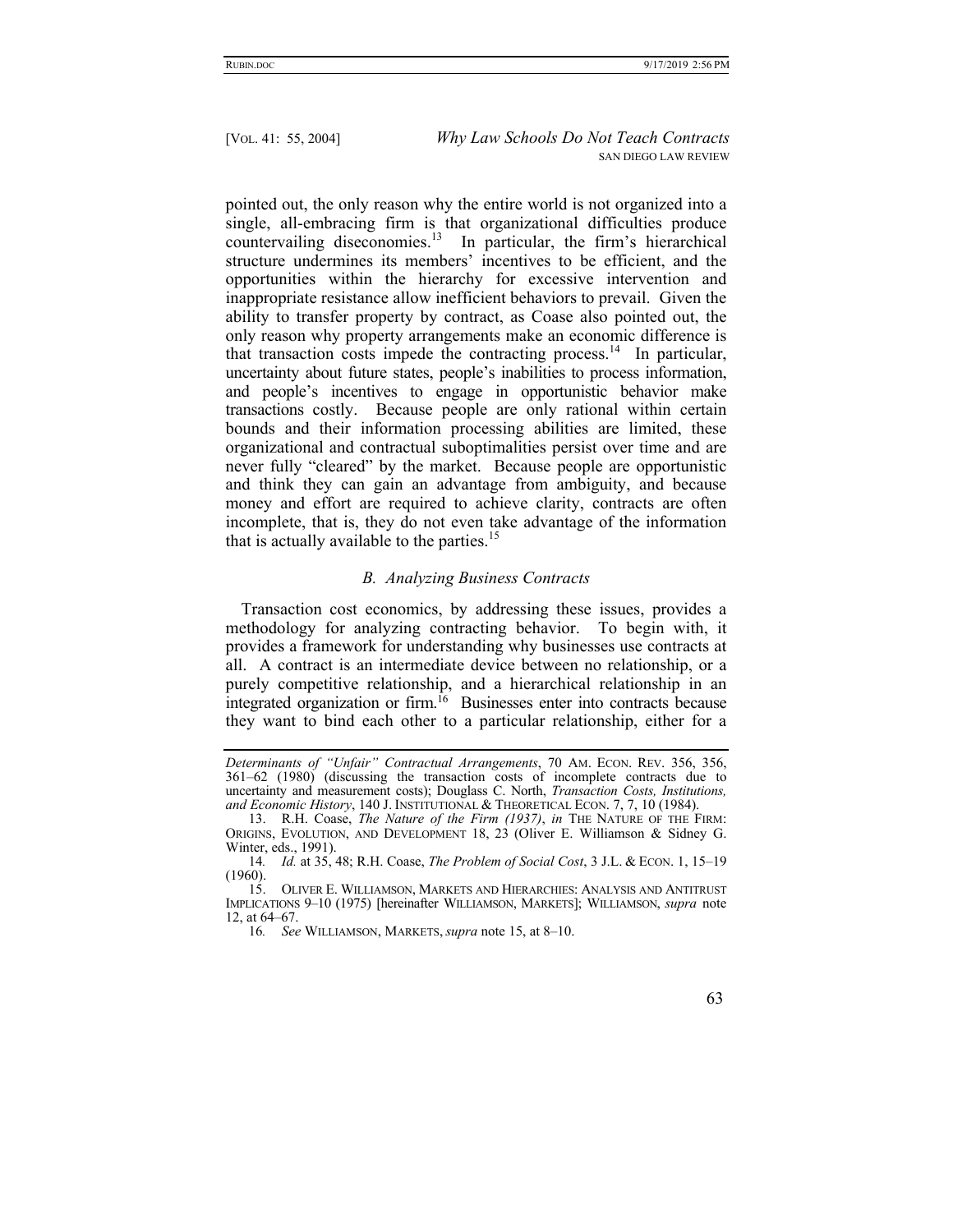single transaction, a delimited series of transactions, or a long-term relationship, without joining together in a single firm. Conversely, a single firm decides whether to produce something itself or contract with a separate party—the "make-or-buy" decision—by balancing its ability to reach a satisfactory agreement with another party against the organizational complexities of internal production. Often the decision turns on the extent to which the production process in question involves advance commitments that are irreversible and unsalvageable, such as locating a facility near an existing resource, building a machine to produce a particular product, or training a group of workers to engage in a particular process.17 When such asset specificity is necessary, or more precisely, when it has the potential to produce the product at a lower price than reliance on reversible and salvageable assets, there will be an incentive to engage in long-term contracting in order to obtain the commitments necessary to secure the irreversible asset's value.

These insights, which can be explained in straightforward, nonmathematical terms (always an important goal in dealing with law students) can be used in the classroom to analyze actual contracts. Presented with a contract, the students can be asked why the firm is contracting for this particular product or service and why it is entering into the particular kind of contract that they see in front of them. For example, a contract for sale of a patent by one firm to another might contain an option clause, whereby the buyer pays a relatively small amount to control the patent for a one-year period and then has the option, upon payment of a larger amount, to buy the patent outright. Students can be asked to explain why the buyer would not want to pay the entire purchase price at once due to uncertainty, how the buyer could reduce uncertainty through initial utilization of the patent, how such utilization would involve irreversible, unsalvageable expenditures that would place the seller in a position to act opportunistically unless the buyer had an option to secure the entire patent, and why the seller could obtain a higher price by agreeing to the option than it could by selling the patent outright in the first instance. The students might also be given secondary source readings about a given industry—biotechnology, for example—that would explain how firms decide whether to purchase patents or generate their own discoveries. To take one more example, the students could be shown long-term requirements contracts, of the sort discussed by Macneil, $18$  and asked to explain why the buyer would want to obtain a

 <sup>18.</sup> IAN R. MACNEIL, CONTRACTS: EXCHANGE TRANSACTIONS AND RELATIONS 859– 71 (2d ed. 1978).



 <sup>17.</sup> Klein & Leffler, *supra* note 11, at 618–19; Benjamin Klein et al., *Vertical Integration, Appropriable Rents, and the Competitive Contracting Process*, 21 J.L. & ECON. 297, 308–09, 313 (1978).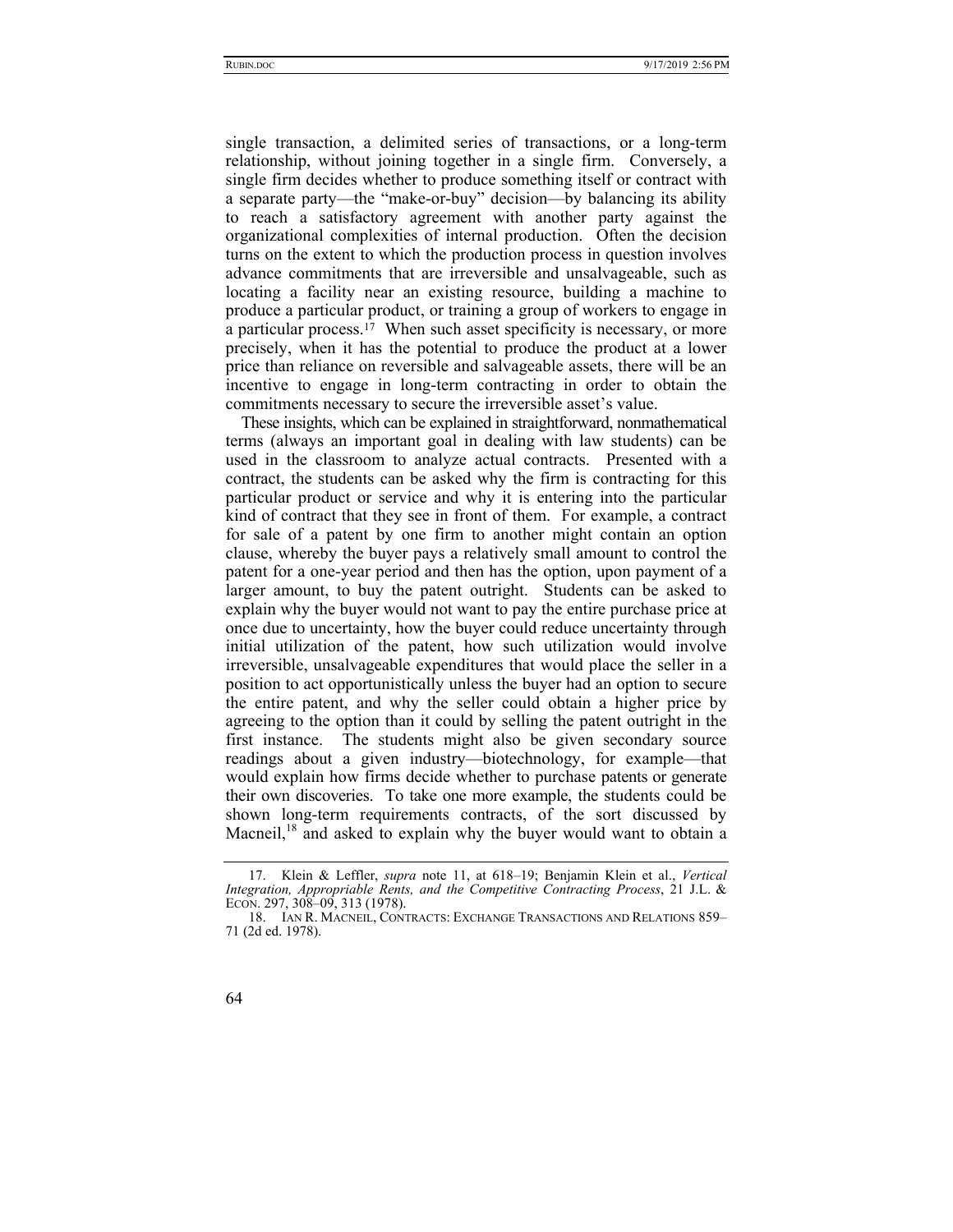commitment from the seller and why the seller would agree.

Transaction cost economics also provides a methodology for explaining the terms that appear in business-to-business contracts. Most of these contracts follow a standard pattern: (1) identify the parties, (2) describe the transaction, (3) state the price, (4) specify the means of payment, (5) list the representations and warranties made by the seller and, less frequently, the buyer, (6) list the covenants and conditions being made by the parties, and (7) state enforcement oriented terms, such as an arbitration or choice of law clause. In a pathbreaking article, Ronald Gilson explains that these contractual provisions, as drafted by attorneys, are designed to reduce transaction costs.<sup>19</sup> Gilson uses the standard form corporate acquisition contract as his example. If the parties could agree upon the value of the firm being transferred, they could simply record that value in dollar form, and the contract drafter's task would be essentially secretarial. The contract would go forward under the neoclassic model because the firm, at its agreed upon value, was worth more to the buyer than the seller, perhaps because of synergies with other parts of the buyer's firm. In many cases, however, the buyer and the seller disagree about the value of the firm, or more specifically, the earning power of the firm in the immediate future. The lawyer might then draft a contractual provision that allows the seller to remain in control of the firm for a one-year period, have the buyer pay what it thinks the firm is worth at the beginning of the year, and then require the buyer to pay some additional amount if the firm's performance reflects the seller's higher estimate of its earning power. As Gilson points out, however, this solution creates an incentive problem because the seller, anxious to demonstrate the earning power of its firm, might engage in short-term practices to enhance earnings during the one-year period, at the expense of the firm's long-term value. To guard against this possibility while preserving the advantages of the variable pricing term, the attorney would need to draft conditions and covenants governing the seller's managerial practices.<sup>20</sup>

Williamson provides another example of contractual devices to reduce transaction costs. Asset specificity allows a firm to produce a product at lower cost, as described above, but makes the firm vulnerable to the other firms that purchase the product for resale. If these firms fail to buy

 <sup>19.</sup> Ronald J. Gilson, *Value Creation by Business Lawyers: Legal Skills and Asset Pricing*, 94 YALE L.J. 239, 243 (1984).

<sup>20</sup>*. Id*. at 265–67.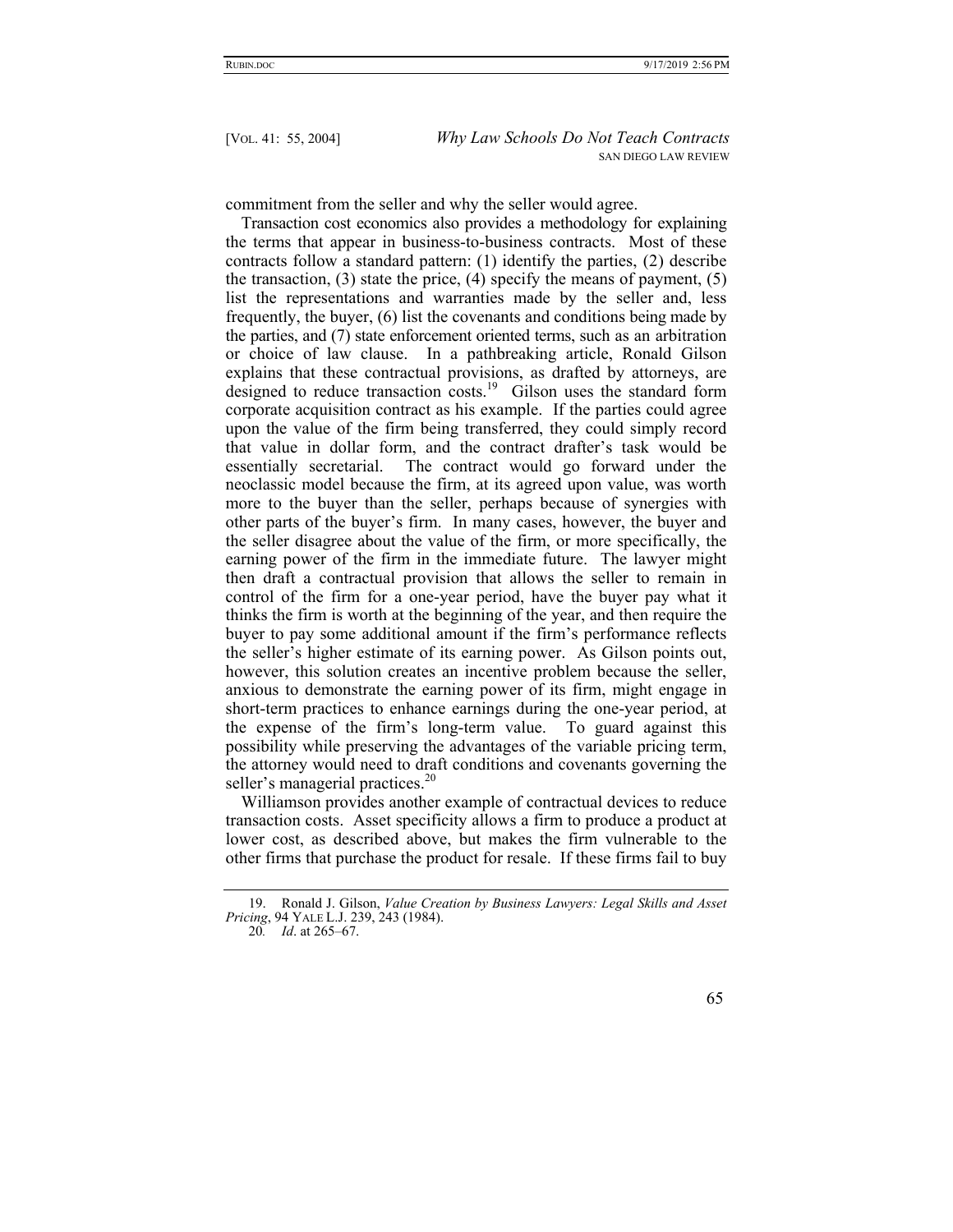the product, the value of the seller's specific asset can be lost; knowing this, potential buyers are in a position to act opportunistically, to the seller's disadvantage. The seller, and its attorney, can reduce this risk by drafting a contract that requires the buyer to pay a cancellation fee, and the buyer will agree to such a term in order to obtain the lower price items generated by the specific asset. Williamson describes such mechanisms as hostage taking on the seller's part. They are a form of self-help and thus a recognition of the costs and uncertainties that legal centralism tends to ignore.<sup>21</sup> Another more comprehensive strategy to deal with the same problem of asset specificity is for the seller to contract with multiple buyers through franchise agreements, which are essentially agreements imposing a condition that each buyer invest in specific assets of its own.<sup>22</sup> Such agreements can be regarded as a mutual exchange of hostages.

The examples given thus far involve negotiated terms. Most business contracts, however, are based on forms contracts that circulate among attorneys in an industry, or that are promulgated by trade organizations such as the American Institute of Architects or the Dramatists' Guild.<sup>23</sup> The prevalence of these forms is also explained by transaction cost economics, as Michael Klausner and Marcel Kahan have shown.<sup>24</sup> First, and most obviously, drafting a contract is itself a transaction cost. This cost will be counterbalanced by transaction cost savings achieved by the negotiated terms when the relationship between the parties possesses distinctive or idiosyncratic features, but it will be minimized by using standard forms when the relationship is stereotypical. In virtually every transfer of rights from a writer to a publisher, for example, the publisher will want to secure the same set of written publication rights, and will want the same representations and warranties regarding the originality of the work. Even more important, the rejection of legal centralism recognizes that courts often misinterpret contracts in unpredictable ways. Using a standard form reduces this uncertainty because the contracts incorporating its terms have already been litigated, and the judicial response to them is

 <sup>21.</sup> Oliver E. Williamson, *Credible Commitments: Using Hostages to Support Exchange*, 83 AM. ECON. REV. 519, 521–22, 524 (1983).

 <sup>22.</sup> Gillian K. Hadfield, *Problematic Relations: Franchising and the Law of Incomplete Contracts*, 42 STAN. L. REV. 927, 931–32 (1990).

 <sup>23.</sup> Michael Klausner, *Corporations, Corporate Law, and Networks of Contracts*, 81 VA. L. REV. 757, 762 (1995); Edward L. Rubin, *The Phenomenology of Contract: Complex Contracting in the Entertainment Industry*, 152 J. INSTITUTIONAL & THEORETICAL ECON. 123, 130–31 (1996); Eric Schanze, *Legalism, Economism, and Professional Attitudes Toward Institutional Design*, 149 J. INSTITUTIONAL & THEORETICAL ECON. 122 (1993).

 <sup>24.</sup> Marcel Kahan & Michael Klausner, *Path Dependence in Corporate Contracting: Increasing Returns, Herd Behavior and Cognitive Biases*, 74 WASH. U. L.Q. 347, 361–62 (1996); Klausner, *supra* note 23, at 826–29.

<sup>66</sup>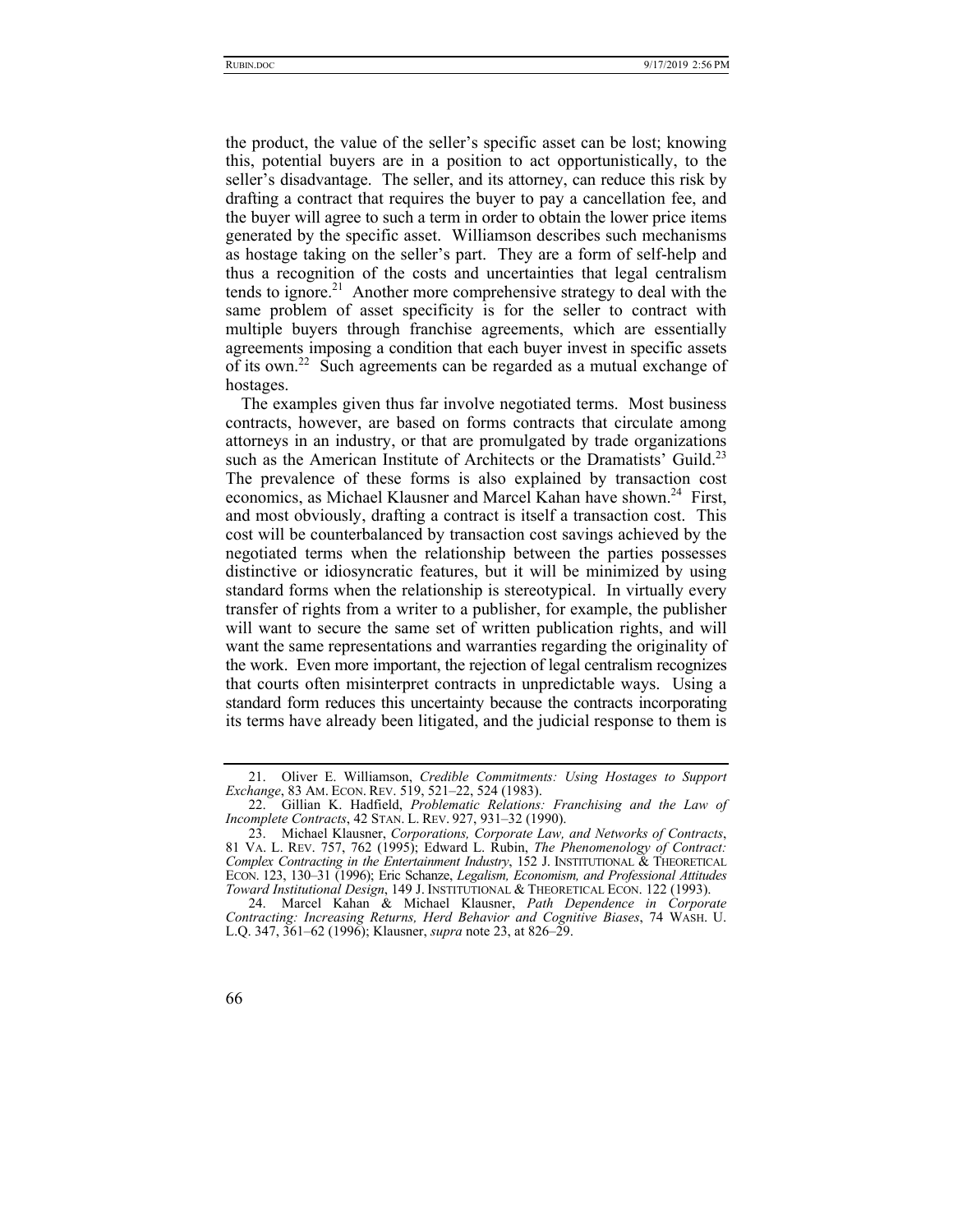known. Thus, as Klausner points out, standard contract forms, like telephones, provide a positive network externality; the item becomes more valuable to each person as more people use it.<sup>25</sup>

Here again, students can be provided with the texts of these various agreements, given guidance about how to read them—just as law school begins with guidance about how to read a case—and then asked to analyze the contract's provisions. Transaction cost economics provides a framework for this analysis. It explains that various contract terms that appear, from the neoclassic perspective, as merely profit-maximizing efforts to divide a contractual surplus, in fact respond to an underlying logic driven by uncertainty, the bounded nature of rationality and the consequent suboptimality of firms and markets. With a relatively simple set of concepts, students can understand why the parties used a standard form contract or a specially negotiated one, what the buyer and seller were trying to achieve with a particular term, why they insisted on that term, and why they were willing to accept it or modify it in particular ways. The students can read a contract as they now read a case, assessing the decisions made by the person who wrote the document according to a conceptual framework.

To be sure, the conceptual framework for analyzing business-tobusiness contracts is more limited. The motivations that underlie the contract drafter's efforts are generally limited to maximizing her client's wealth and do not include more wide-ranging questions about public policy and social justice that sometimes animate a judge. On the other hand, the study of contracts presents an active learning opportunity that is absent from the study of judicial decisions. Practicing lawyers do not draft judicial opinions; as a result, opinion drafting is generally not regarded as a relevant part of law school courses, which are conceptualized as an effort to teach students how to be practicing lawyers. Rather, the students are taught how to interpret contracts, a somewhat passive enterprise. But practicing lawyers draft contracts all the time, and it would be highly relevant to a contracts course—a real contracts course, that is—to include drafting exercises. These should not be regarded as mere "how-to" exercises, although that is certainly important, but as a means of teaching understanding through participation.<sup>26</sup> By drafting a

 <sup>26.</sup> For an argument that understanding requires participation, see MAX WEBER, ECONOMY AND SOCIETY 7–11 (Ephraim Fischoff et al. trans., Guenther Roth & Claus Wittich eds., 1968).



 <sup>25.</sup> Klausner, *supra* note 23, at 772.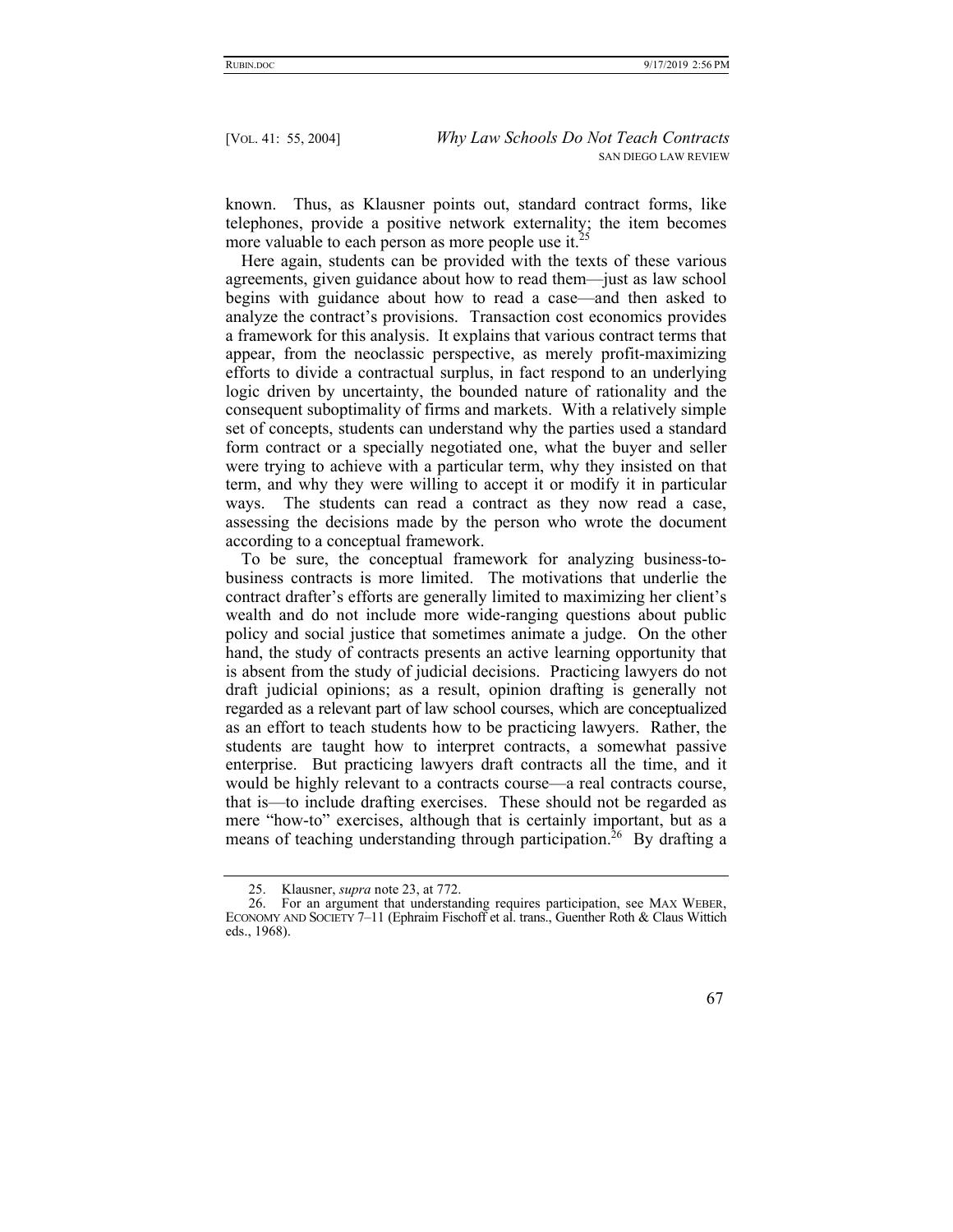contract based on a fact pattern about the relationship between the business parties, students will begin to understand how contract drafters make decisions and why they use the particular solutions that appear in actual contracts. If they are then given the future results of the fact pattern—whether prices went up or down, whether the other party performed or defaulted—and then asked to compute how their contract served their client in these circumstances, they can be given a visceral sense of the uncertainties and informational constraints that shape contractual practice.

Moreover, judicial decisions are not irrelevant to a real contracts course. While questions about how judges interpret contracts should be avoided, the theory of positive network externalities suggests that these decisions can be viewed from the perspective of the contract drafter. The question is how firms using a standard form will respond to a judicial interpretation of that form, particularly if the contract is incomplete and elicits a significant amount of judicial interpretation.<sup>27</sup> If the interpretation is unexpected and alters the form's intended purposes, regular users of the form will typically redraft the interpreted clause to restore its intended meaning. In some cases, this will not be possible, and the drafter will need to make other adjustments. Students can be given the original form contract, the judicial decision, and the revised version of the form. They can be asked to explain, according to the methodology of transaction cost economics, why the drafters responded as they did. By doing so, students will see judicial decisions from the perspective of those governed by the decision, that is, from the only perspective that the overwhelming majority of them will experience in their professional careers and that the small minority who ultimately become judges will nonetheless experience for their first twenty or thirty years.

All of this might seem like an application of pure economics to law, even if it is not neoclassical economics. However, transaction cost economics, its name notwithstanding, is not pure economics; it is socioeconomics. Its break with neoclassicism lies precisely in its recognition of sociological factors involving real human and organizational behavior. While transaction cost economists often tend to phrase these insights in economic sounding terms, their approach represents a real combination of economics, organizational theory, and individual psychology. In addition, because of the emphasis on the cost of adjudication, the alternative value of self-help, and the choice between public and private ordering, law is regarded as an essential element in transaction cost

<sup>27</sup>*. See* Gillian K. Hadfield, *Judicial Competence and the Interpretation of Incomplete Contracts*, 23 J. LEGAL STUD. 159, 159–64 (1994).

<sup>68</sup>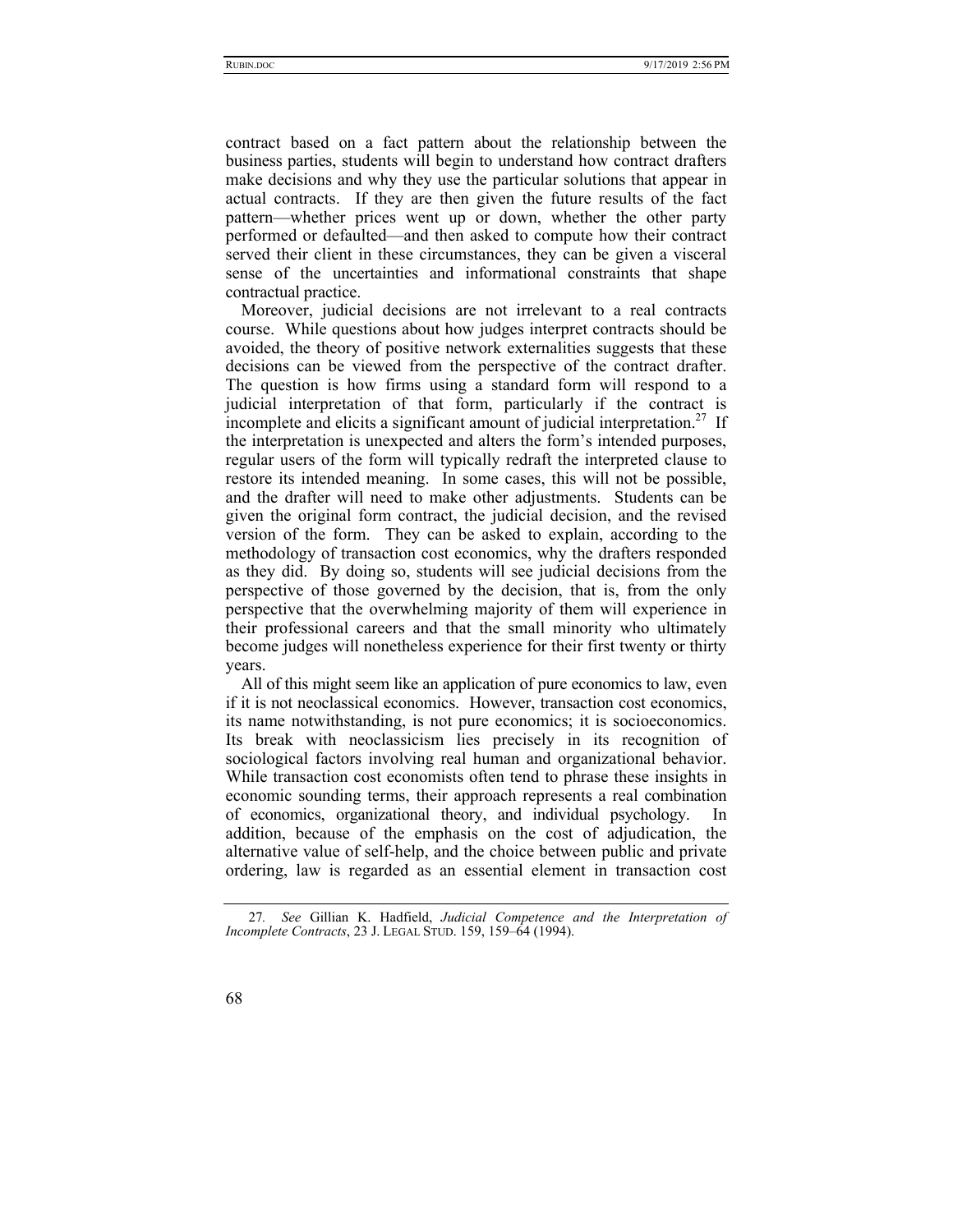economics, not merely as a field to which economic analysis can be applied. This integration of law and social science at the level of theory is another feature of the socioeconomic approach.

#### III. CONSUMER CONTRACTS

Individuals contract with businesses in various ways, most commonly in their capacity as employees or consumers. As stated, only consumer contracts will be considered here; while employment contracts share many features with the other contracts that will be discussed, they are an integral part of labor law or employment law<sup>28</sup> and can be omitted from a first-year contracts course on the ground that they would be considered in upper-class courses.29 Consumer contracts, however, are generally not considered elsewhere in the curriculum. They represent the overwhelming majority of contracts in the United States and raise distinct and interesting issues.

The most notable difference between consumer contracts and business-to-business contracts is that consumer contracts are virtually never negotiated. They appear on forms prepared by the business, generally in its role of seller, and are offered to the consumer on a takeit-or-leave-it basis; in other words, they are contracts of adhesion.<sup>30</sup> Of course, as discussed above, businesses frequently use form contracts as well, but use of the form generally represents a conscious decision by business parties, who often modify the form, and almost always consider modifying it. Consumers virtually never do either of these things.

<sup>30</sup>*. See generally* Melvin Aron Eisenberg, *The Limits of Cognition and the Limits of Contract*, 47 STAN. L. REV. 211 (1995) (discussing how actors characteristically violate the standard rational-choice or expected-utility model because of the limits of cognition); Michael I. Meyerson, *The Reunification of Contract Law: The Objective Theory of Consumer Form Contracts*, 47 U. MIAMI L. REV. 1263 (1993) (describing special risks and problems of consumer form contracts); Todd D. Rakoff, *Contracts of Adhesion: An Essay in Reconstruction*, 96 HARV. L. REV. 1173, 1176–77 (1983) (defining contracts of adhesion and concluding that they ought to be considered presumptively unenforceable); W. David Slawson, *Standard Form Contracts and Democratic Control of Lawmaking Power*, 84 HARV. L. REV. 529 (1971) (constructing an "administrative law" of standard form contracts that is designed to restore both fairness and consent to the law of contracts).



<sup>28</sup>*. But see* Susan A. Fitzgibbon, *Teaching Unconscionability Through Agreements to Arbitrate Employment Claims*, 44 ST. LOUIS U. L.J. 1401, 1401–02 (2000) (asserting that a contracts course could benefit from a discussion of employment agreements).

 <sup>29.</sup> The more precise statement is that employment contracts should be considered in labor law and employment law courses. In fact, these courses, like almost all the other courses taught in law school, generally focus on judicial decisions.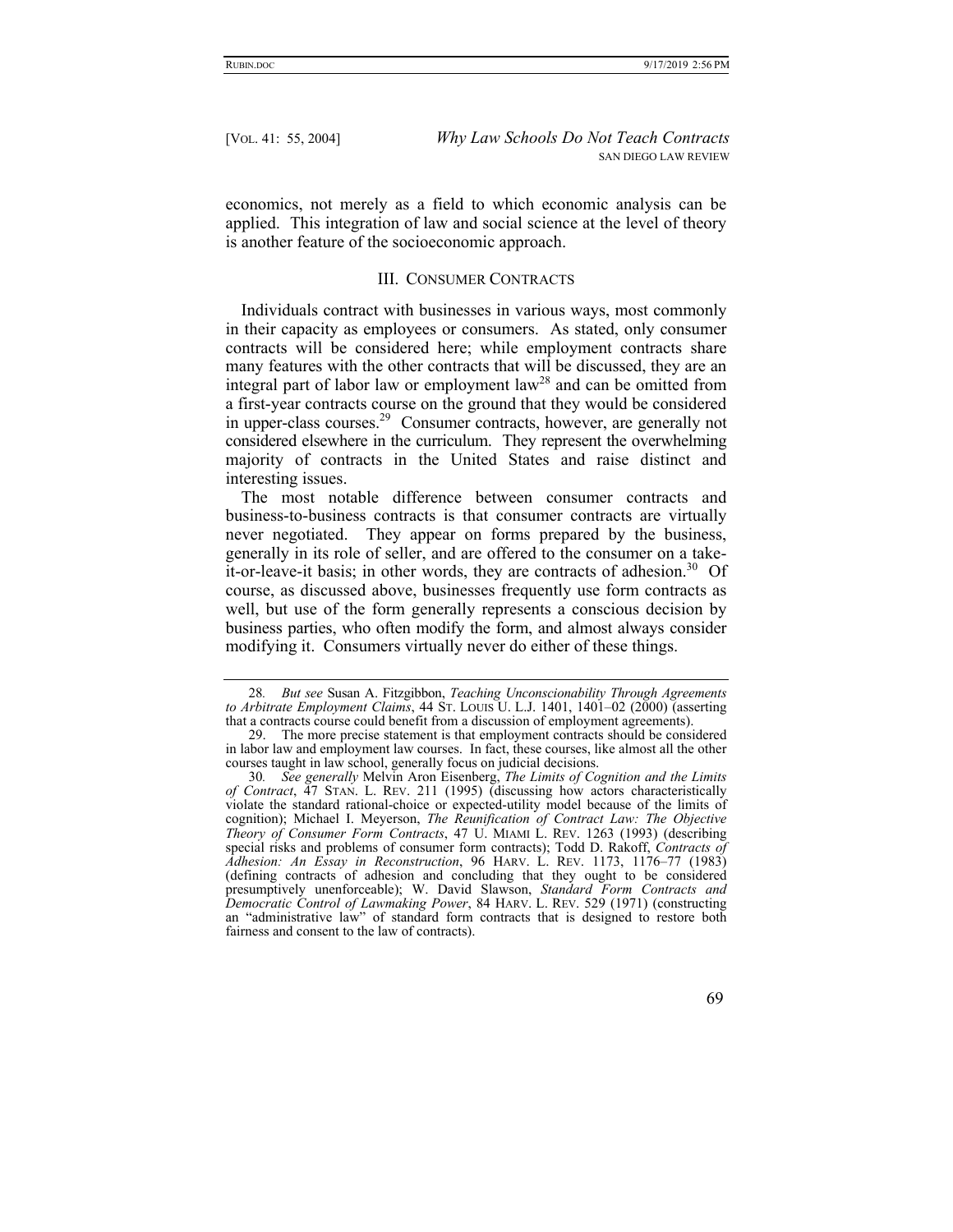Contracts of adhesion are not necessarily inefficient or unfair. It is true that consumers generally cannot negotiate the terms of a contract, but they cannot redesign a car or a television either. The market for product designs is generally considered efficient because consumers can shop among alternative models that are offered, and producers, motivated to maximize their profits, will carefully attend to consumer desires. There is no a priori reason to assume that consumers cannot engage in the same shopping behavior with respect to contractual terms. It is sometimes true that contract terms are harder to understand than product design, and always true that such terms are less interesting. However, it is also well accepted among economists that shopping behavior by a relatively small proportion of consumers is sufficient to create a competitive market.<sup>31</sup> The question is whether such shopping behavior occurs and whether firms respond to it.

Scholars applying the neoclassical economic model to law have often tried to answer this question by deductive reasoning.<sup>32</sup> They begin with the premise that the market must work and then argue that consumers necessarily behave in ways that will enable it to do so. When these arguments begin to seem implausible, even to true believers, they buttress them by asserting that consumers who are so irrational that they will not behave the way a neoclassical economist would predict should suffer the consequences. Such arguments, of course, reintroduce the legal moralism, the emphasis on fairness and just results, that law and economics claims to extirpate. In fact, consumer behavior regarding form contracts is an empirical question and a question that lends itself to psychological and sociological analysis.33 Economic discussions of form contracts that are not informed by these other social sciences are

 <sup>31.</sup> George L. Priest, *A Theory of the Consumer Product Warranty*, 90 YALE L.J. 1297, 1347 (1981). *But see* R. Ted Cruz & Jeffrey J. Hinck, *Not My Brother's Keeper: The Inability of an Informed Minority to Correct for Imperfect Information*, 47 HASTINGS L.J. 635, 635–36 (1996); Meyerson, *supra* note 30, at 1270–71.

<sup>32</sup>*. See, e.g.*, Priest, *supra* note 31, at 1297–99; Alan Schwartz & Louis L. Wilde, *Imperfect Information in Markets for Contract Terms: The Examples of Warranties and Security Interests*, 69 VA. L. REV. 1387, 1392 (1983); Alan Schwartz & Louis L. Wilde, *Intervening in Markets on the Basis of Imperfect Information: A Legal and Economic Analysis*, 127 U. PA. L. REV. 630, 631 (1979).

<sup>33</sup>*. See* William K. Brandt & George S. Day, *Information Disclosure and Consumer Behavior: An Empirical Evaluation of Truth-in-Lending*, 7 U. MICH. J.L. REFORM 297, 297–99 (1974); Eisenberg, *supra* note 30, at 212, 213 (noting that empirical evidence is needed to better understand the bargain principle); Jon D. Hanson & Douglas A. Kysar, *Taking Behavioralism Seriously: The Problem of Market Manipulation*, 74 N.Y.U. L. REV. 630, 638–40 (1999) (utilizing behavioral research to outline a new model of the human decisionmaker); Dennis P. Stolle & Andrew J. Slain, *Standard Form Contracts and Contract Schemas: A Preliminary Investigation of the Effects of Exculpatory Clauses on Consumers' Propensity to Sue*, 15 BEHAV. SCI. & L. 83, 84 (1997).

<sup>70</sup>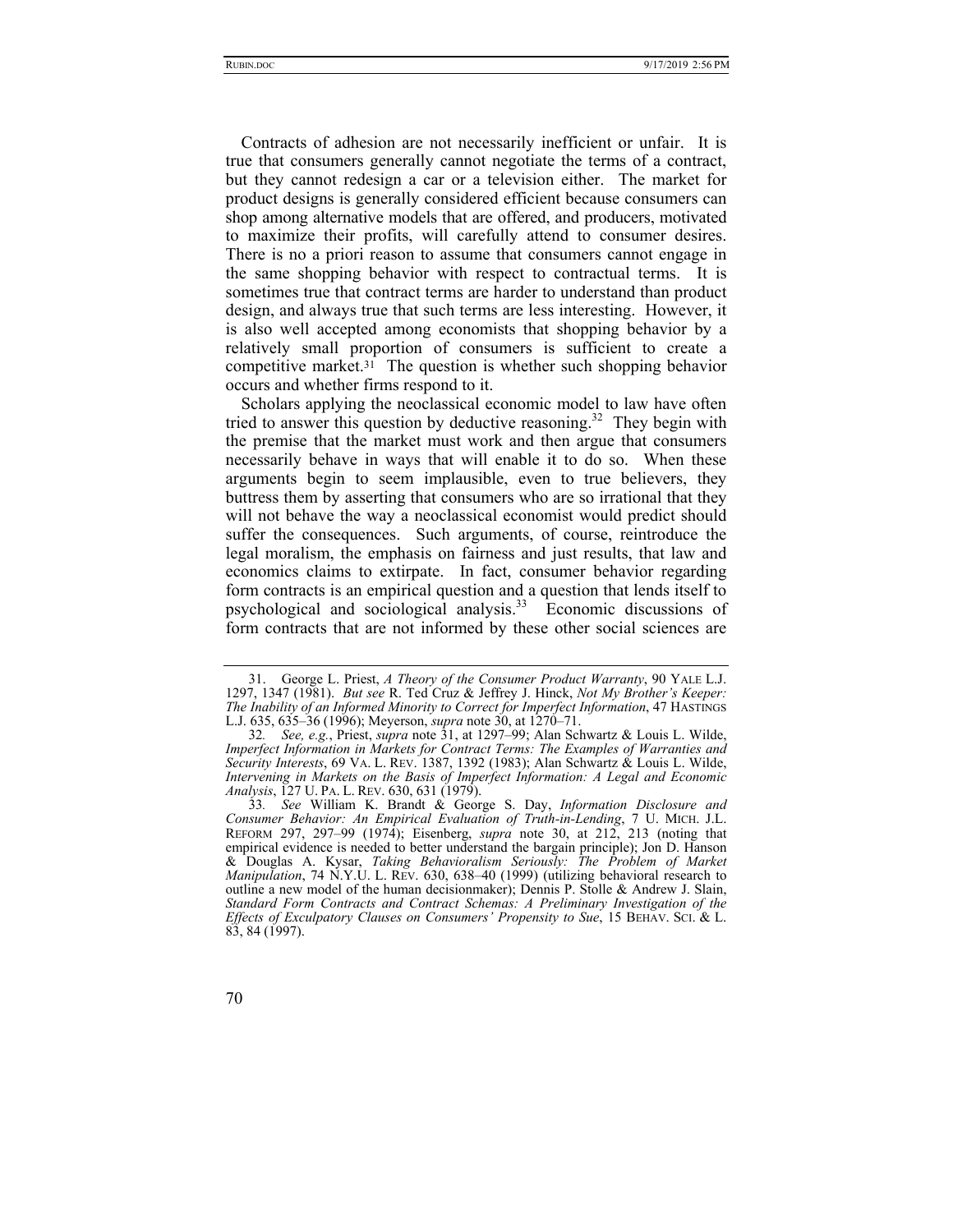therefore inadequate. In other words, the only approach to consumer contracts that makes sense is a socioeconomic one.

This socioeconomic approach to consumer contracts, like the transaction cost economics approach to contracts between businesses, provides a framework for teaching consumer contracts in a real contracts course. Once again, the primary source materials should be the contracts themselves. The content of these contracts can be analyzed according to the principles of transaction cost economics that were discussed in the previous section. Students can be asked why the seller chose particular terms. Very often, the explanation is that the seller wanted to reduce the uncertainty of judicial interpretation by denying liability, or to reduce the uncertainty and expense of judicial interpretation by providing selfhelp remedies. Conscientious sellers need to protect themselves against opportunistic behavior such as nonpayment or the return of merchandise that is not defective. In addition, they want to establish a framework for their ongoing relationship with the buyer that will secure brand loyalty and thus protect the value of specific assets. Less scrupulous sellers want to reap the maximum profit from a single transaction and are not concerned about future dealings with the buyer. In addition to this passive process of interpretation, students can be given the participatory exercise of drafting a consumer contract. They can be asked to achieve particular objectives on behalf of either conscientious or unscrupulous sellers.

With consumer contracts, however, questions arise that are generally not present in business-to-business contracts. These involve the way that the buyer perceived the seller's terms. One approach to these questions is as participatory as contract drafting; students can be asked to simply read the contract and explain their own understanding of its terms. Although they are in law school, first-year law students may be closer to ordinary consumers than to experienced contractual drafters, and their own comprehension, bewilderment, or boredom will provide some insight into the problems involved in understanding contractual terms. They can then be given a few simple articles that describe what is known about consumer behavior and asked to analyze the contract from that perspective. The fact that these articles are likely to be drawn from sociology or social psychology journals is not a sign of their irrelevance to law, but a recognition that many crucial areas of law, such as the study of contracts themselves, are best approached on the basis of socioeconomics.

Having analyzed consumer contracts from the consumer perspective,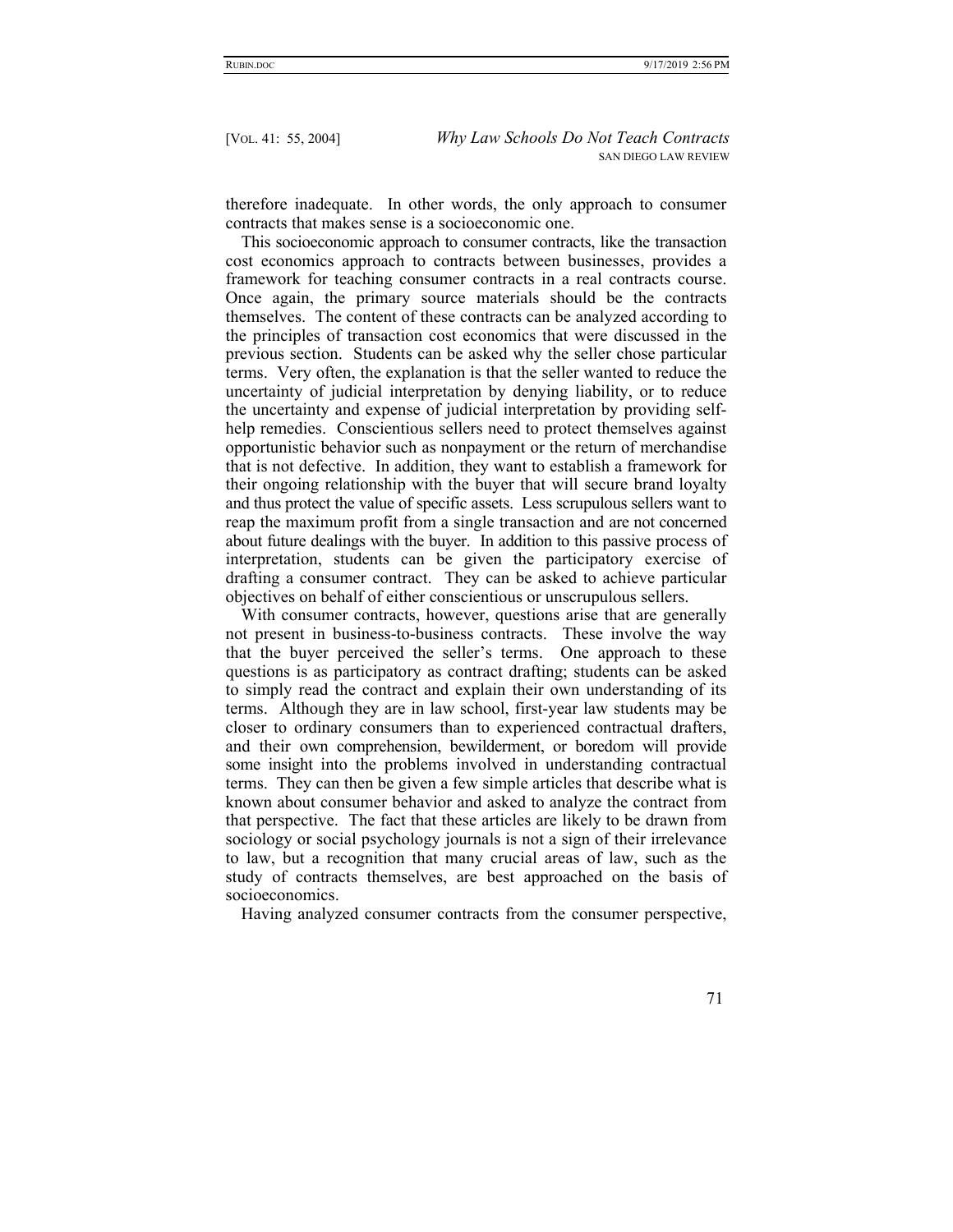the transaction cost and consumer sociology approaches can then be combined by asking the students whether the use of particular contracts is efficient or fair. These considerations lead to the next level of analysis, which involves consumer protection legislation. During the past several decades, a number of major federal statutes have been enacted to regulate consumer contracts, including the Truth in Lending Act<sup>34</sup> and the Magnuson-Moss Warranty Act.<sup>35</sup> State statutes often track the federal statutes, but sometimes contain novel provisions. Because first-year contracts courses are really courses in contract adjudication, and because the justification for teaching adjudication and not contract is an emanation of the formalist deification of the common law, these statutes are not taught, and frequently not mentioned, in first-year contracts courses.<sup>36</sup> Taking account of the Uniform Commercial Code, and thus acknowledging the awful truth that the common law of contracts has been largely displaced, represents the largest dose of reality that most current "Contracts" courses can tolerate.<sup>37</sup> In fact, consumer protection legislation is a major force in shaping consumer contracts. This legislation can be analyzed from the drafter's perspective in the same way that judicial decisions regarding business contracts are analyzed. Students can be shown consumer contracts subject to a particular statute and asked how the drafter responded to its requirements, and what she did to achieve her client's original purposes despite the existence of the statute. Moreover, a real contracts course can go beyond this perspective and ask whether the legislature should have enacted the statute on either efficiency or fairness grounds. This does not present the same dangers as asking whether the judge should have reached a particular decision, because legislation is also underemphasized in legal education, whereas the analysis of judicial decisions is its continuing, unhealthy obsession.

 <sup>34.</sup> Pub. L. No. 90-321, 82 Stat. 146 (codified as amended at 15 U.S.C. § 1601–13, 1631–41, 1671–77 (2000)).

 <sup>35.</sup> Pub. L. No. 93-637, 88 Stat. 2183 (codified as amended at 15 U.S.C. §§ 2301– 12 (2000)).

<sup>36</sup>*. See* H. Miles Foy, III, *Legislation and Pedagogy in Contracts 101*, 44 ST. LOUIS U. L.J. 1273, 1274 (2000). Foy, however, limits his discussion to the U.C.C. and the *Restatement of Contracts* and does not discuss consumer protection laws.

<sup>37.</sup> Thus, the U.C.C.'s unconscionability provision, U.C.C.  $\S$  2-302, is the only statutory provision for consumer protection that first-year law students ever see. *See*  U.C.C. § 2-302 (2002).

<sup>72</sup>